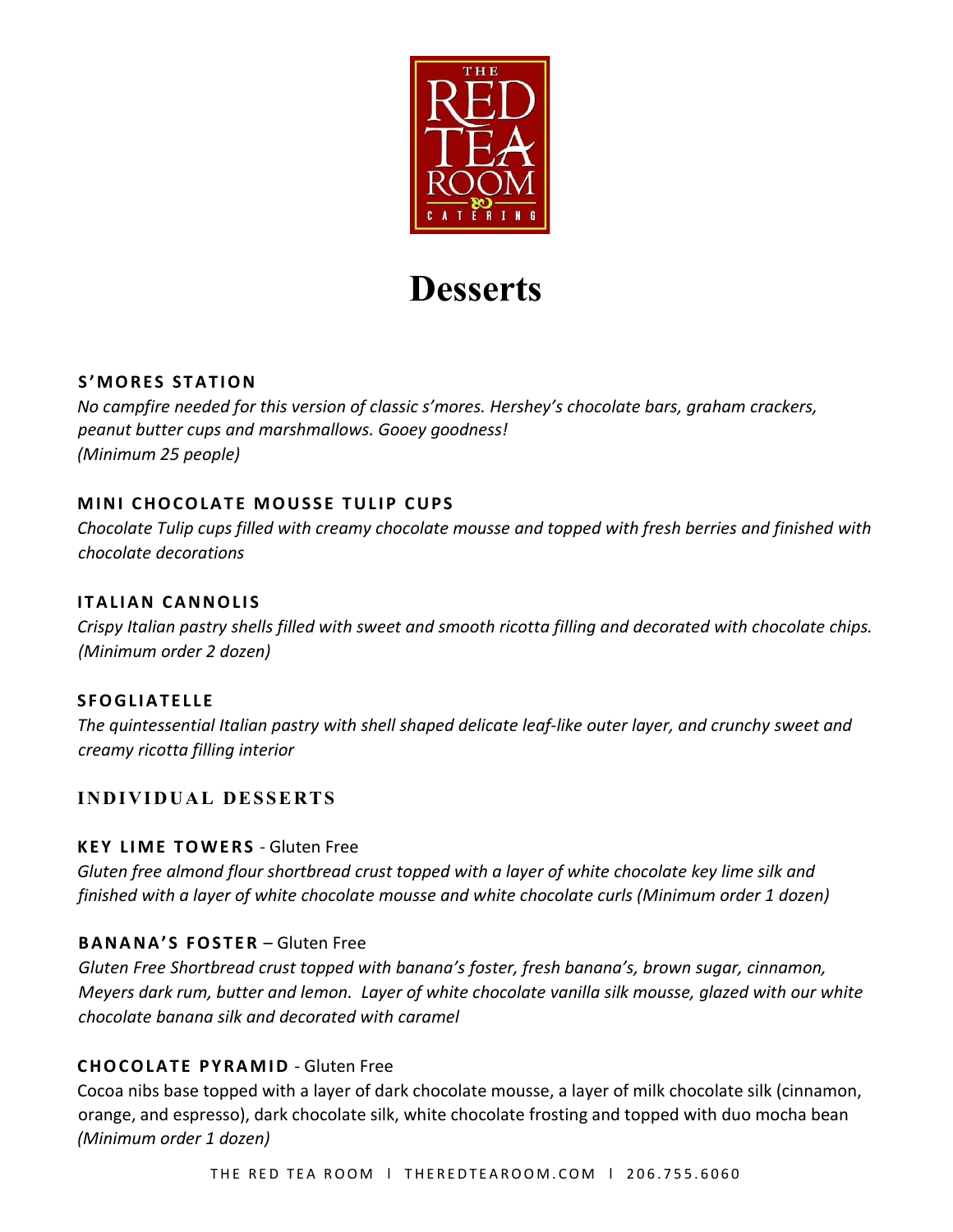#### **TURTLE SILK** - Gluten Free

*Roasted pecan and caramel bottom is topped with a layer of dark chocolate mousse, a layer of ganache, roasted pecans and local artisan Yukon Jackson caramel (Minimum order 1 dozen)* 

# **CARAMEL MADNESS** - Gluten Free

Base of sea salted peanuts and caramel, chocolate ganache with a center of white chocolate peanut butter silk mousse surrounded by dark chocolate silk mousse and topped with chocolate ganache, generous peanuts and caramel *(Minimum order 1 dozen)* 

# **BLACK FOREST-Gluten Free**

*Devils' food cake base topped with a layer of dark chocolate mousse, Griottine Kirsch marinated cherries and which chocolate Kirsch mousse and finished with chocolate curls (Minimum order 1 dozen)* 

# **TROPICAL THUNDER**– Gluten Free

*Gluten Free Shortbread base with white chocolate lemon mousse glazed with coconut milk white chocolate silk glaze and finished with a ring of oven roasted Red Mill Coconut Flakes (Minimum order 1 dozen)* 

# **UNINTERRUPTED CHOCOLATE** - Gluten Free

*Semi sweet cake with nibs, layer of ganache, layer of dark chocolate mousse, topped with milk chocolate vanilla bean silk and and finished with chocolate thimble filled with Griottine Cherry and chocolate Griottine cherry sauce. (Minimum order 1 dozen)* 

# **CHOCOLATE SUMAPAZ**

*Rich chocolate cake made with dark Columbian chocolate and infused with coffee liqueur (Minimum order 1 dozen)* 

# **LEMON CREMEUX**

*Fresh lemon mousse layered with vanilla chiffon cake and buttery macadamia brittle, topped with a zesty lemon curd. (Minimum order 1 dozen)* 

# **RASPBERRY CHARLOTTE**

*Fresh raspberries enrobed in semi-sweet chocolate mousse topped on a chocolate chiffon cake (Minimum order 1 dozen)* 

# **PASSIONATE STRAWBERRY**

*Semi-sweet chocolate cake base with white chocolate passion fruit mousse and white chocolate strawberry mousse glazed with dark chocolate silk and topped with chocolate decorated fan (Minimum order 1 dozen)* 

# **EXCLUSIVELY MINI BITES - Gluten Free**

(2 dozen of each flavor, total of 144 pieces) *Beautiful assortment of mini desserts in unique shapes including: Square: Almond Flour crust with white chocolate crème brulee cheesecake*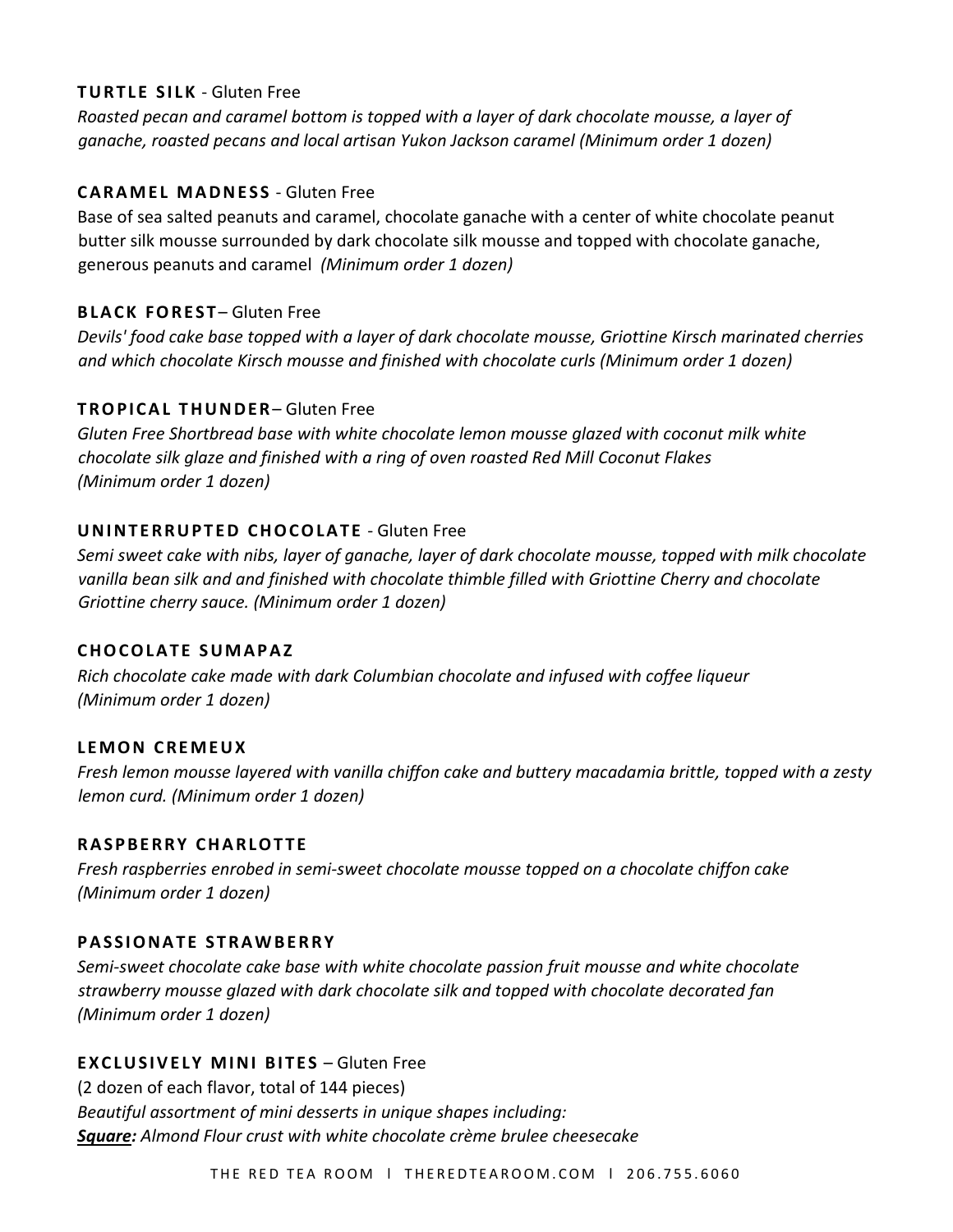*Oval: Coconut crust, lemon white chocolate cheesecake and passion fruit Coffee Cup: Bottom cup is dark chocolate espresso and topped with white chocolate espresso cream, coffee sprinkle and a chocolate covered mocha bean Pyramid: Quad chocolate Silk mousse/cheesecake/ganache with a white chocolate top Triple Chocolate Cup: Chocolate Cup, dark chocolate silk, ganache Raspberry Cup: Dark chocolate raspberry mousse topped with glazed raspberries*

# **KEY LIME SHOOTERS**

*Individual shooter cups filled with refreshing key lime filling, graham crackers and topped with fresh whipped cream and lime zest. (Minimum order 2 dozen)* 

#### **PUMPKIN OREO SHOOTERS**

*Individual shooter cups filled with pumpkin pie pilling, crushed Oreo cookies and topped with fresh whipped cream and chocolate decorations. (Minimum order 2 dozen)* 

#### **STRAWBERRY TUXEDO SHOOTERS**

Individual shooter cups filled with chocolate brownies, fresh strawberries and topped with fresh whipped cream and chocolate decorations *(Minimum order 2 dozen)* 

#### **MINI CUPCAKES**

*Mini Cupcakes decorated with our signature chocolate curls. Pick from our choice of flavors – Chocolate, White, Yellow or Red Velvet (Minimum order 4 dozen)* 

# **CHOCOLATE DIPPED STRAWBERRIES**

Premium strawberries hand dipped in rich dark chocolate and finished with a fine white chocolate drizzle *(Minimum order 2 dozen)* 

# **RASPBERRY HEART COOKIES**

Beautiful cookies with smooth raspberry jam sandwiched between two buttery and Rich shortbread cookies *(Minimum order 2 dozen)* 

# **PANNA COTTA DESSERT CUPS** *with* **FRESH BERRIES**

*Vanilla infused Italian custard made with cream and finished with choice of fresh berries and chocolate curls or fresh berries and candied almonds (Minimum order of 3 dozen)* 

# **PANNA COTTA DESSERT CUPS** *with* **PINEAPPLE & CANDIED ALMONDS**

Vanilla infused Italian custard made with cream and finished with Sweet Pineapple compote and caramelized almonds *(Minimum order of 3 dozen)* 

#### **LIMONCELLO FLUTE**

Refreshing lemon gelato swirled with Limoncello served individually in an Elegant glass flute *(Minimum order 8 flutes)*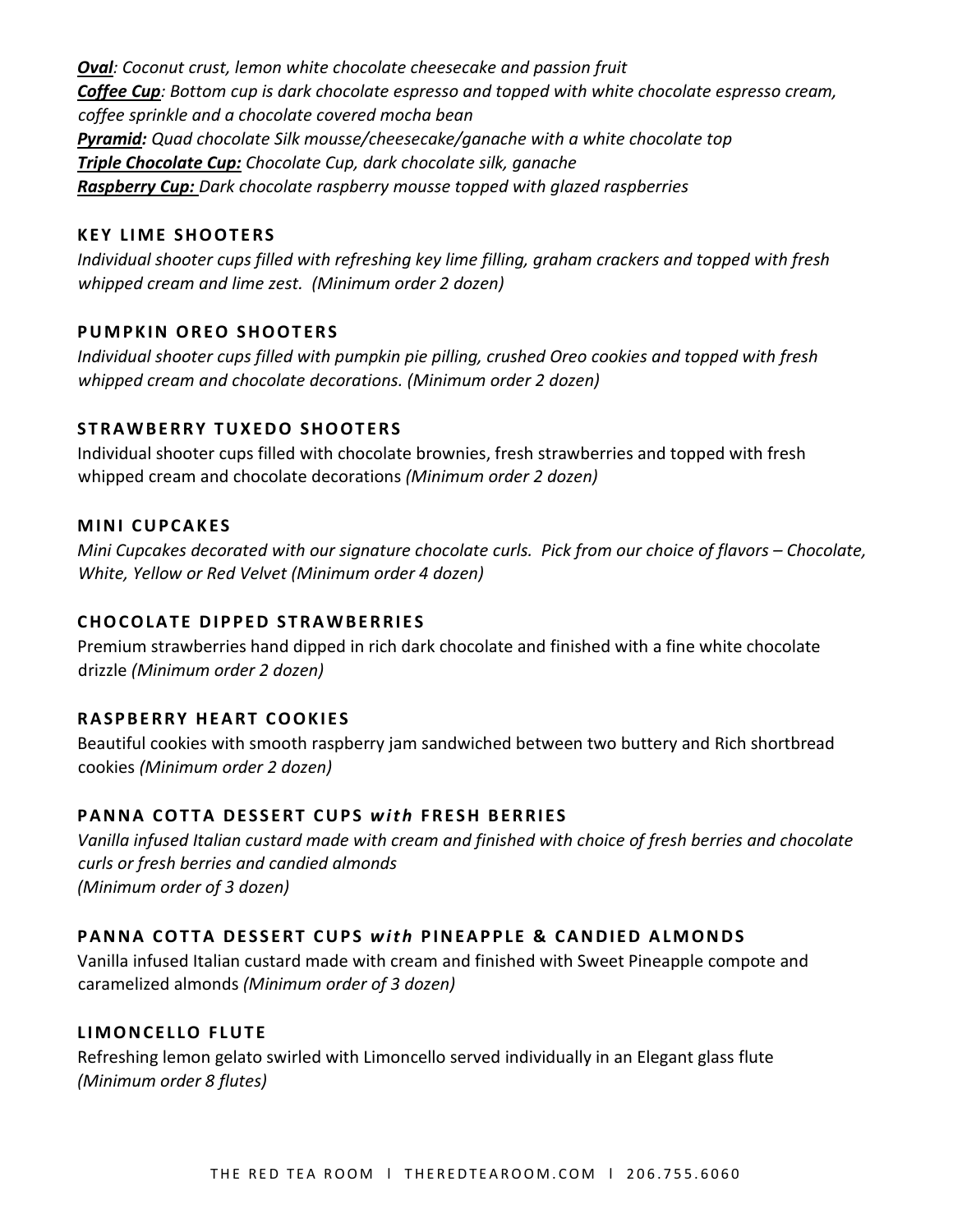#### **INDIVIDUAL NEW YORK CHEESECAKE**

*The traditional creamy cheesecake rich and smooth with a graham cracker crust and served with choice of raspberry coulis, strawberry compote, or blueberry glaze Add fresh whipped cream - \$1.00 per person (Minimum order 2 dozen)* 

#### **RASPBERRY TARTLET**

*Freshly made pastry crème in a buttery sugar dough shell topped with raspberries (Minimum order 2 dozen)* 

#### **STRAWBERRY KIWI TARTLET (Seasonal)**

*Fresh kiwis and strawberries lightly glazed with a pastry crème filling in a buttery pastry dough (Minimum order 23)*

#### **BLUEBERRY TARTLET**

*Glazed fresh blueberries and pastry crème in a buttery sugar dough shell (Minimum order 23)*

#### **APPLE TARTLET**

*Whole baked green apples thinly sliced on a bed of flaky pastry dough with a light golden apricot glaze (Minimum order 23)*

#### **DARK CHOCOLATE TARTLET**

*Smooth dark chocolate couverture in a butter dough shell (Minimum order 23)* 

#### **MINI OPERA CAKE**

*Alternating layers of mocha butter crème and chocolate ganache on top of an almond biscuit with a hint of rum (alcohol is baked off) and topped with a thin layer of chocolate ganache (Minimum order 2 dozen)* 

#### **MINI CHOCOLATE TULIP CUPS**

*Tulip shaped chocolate cups filled with creamy chocolate mousse, raspberry, blueberry and chocolate cigarette decoration (Minimum order 2 dozen)* 

#### **RASPBERRY NAPOLEON**

*Layers of flaky pastry dough alternating between rich vanilla pastry Crème, with fresh raspberries (Minimum order 2 dozen)* 

#### **TIRAMISU SLICE**

Chocolate and white genoise both soaked in rum (the alcohol is baked off) divided by layers of smooth Mascarpone cheese and whipped cream *(Minimum order 2 dozen)* 

#### **DOUBLE CHOCOLATE BROWNIES**

*Fudgy chocolate brownie made with pure melted chocolate and loaded with chocolate chips (Minimum order 2 dozen)*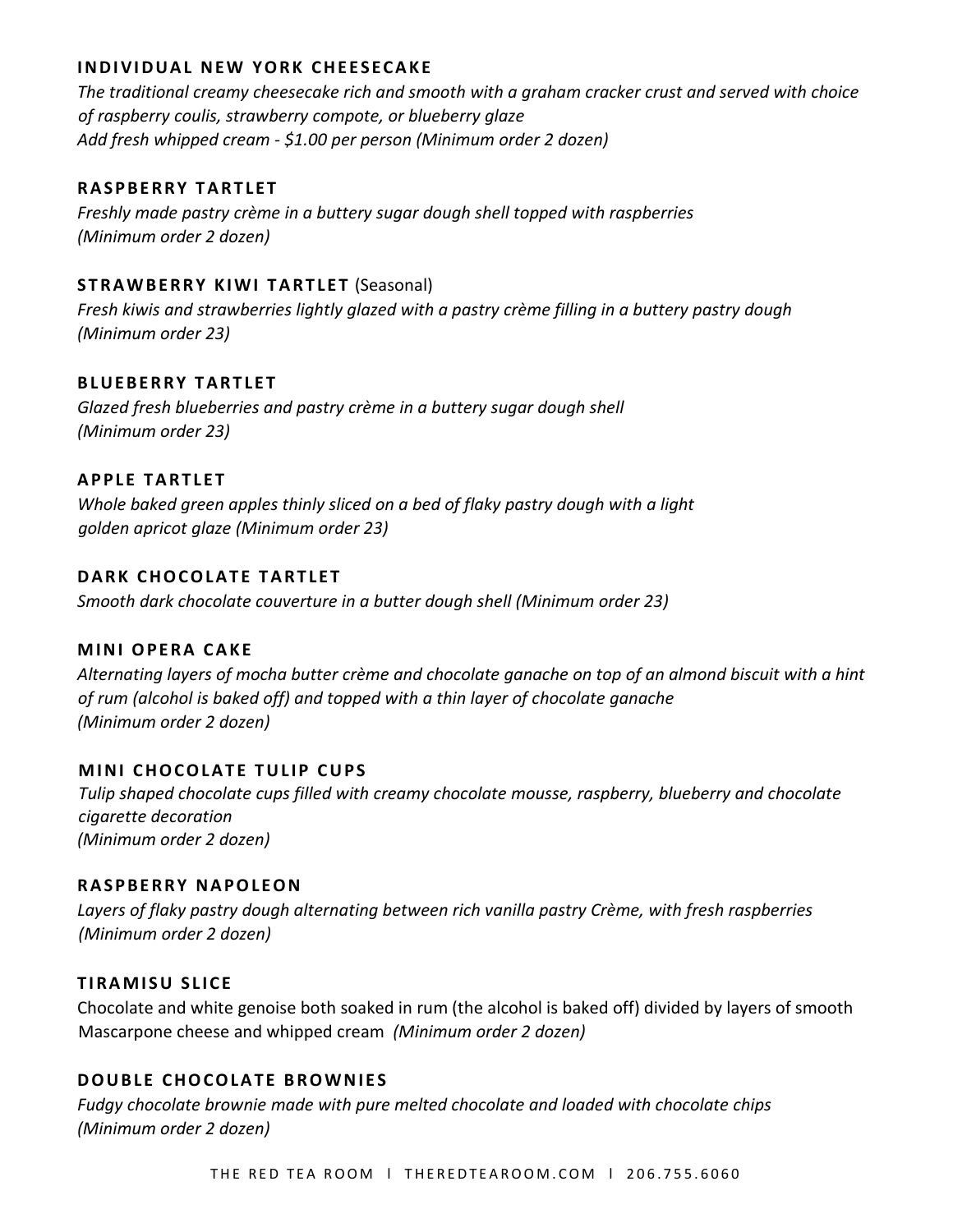# **CREAM CHEESE CHOCOLATE BROWNIES**

*Classic New York Cheesecake and classic American brownie combined for a sweet tooth's dream come true (Minimum order 2 dozen)* 

# **HEAVENLY BARS**

*Delicious bars with butterscotch blended with chocolate chips and marshmallows and chopped walnuts, a taste of heaven (Minimum order 2 dozen)* 

# **CRANBERRY WHITE CHOCOLATE COOKIES**

*Sweet cream, butter and finest white chocolate with dried cranberry fruit for a delicious cookie (Minimum order 2 dozen)* 

# **LEMON COOLER COOKIES**

*Delightful refreshing cookie with real butter, white chocolate, coconut and natural lemon flavor (Minimum order 2 dozen)* 

# **"ROYALE" COOKIES**

*A special blend created for chocolate lovers made with Hawaiian Macadamia nuts, coconut and semisweet chocolate. (Minimum order 2 dozen)* 

# **SIGNATURE CAPPUCCINO DIPPED SHORTBREAD**

*Rich coffee shortbread hand molded into a coffee bean shape and dipped in chocolate (Minimum order 2 dozen)* 

# **PARISIAN MACARONS**

*The adorable French Macaron with its light as air taste. Handmade in classic French tradition, sandwiching two petite meringue cookies creating a delicate yet light crunch followed by the sweetest mousse crème filling.* Assortment of pistachio, vanilla, chocolate, raspberry, lemon, caramel *(Minimum order 3 dozen)* 

*Seasonal Flavors available – Spring European Flavors Blood orange, Lemon, Strawberry, and Lavender*

Specialty Flavors: Venezuelan Chocolate, Passion Fruit, Strawberry Fields, Toasted Pistachio, Café Latte, Orange Lemonade

# **CHOCOLATE COVERED CHEESECAKE BITES** *(Minimum order 56 pieces)*

#### *Choose from the following flavors*

#### **New York Cheesecake**

*Milk Chocolate covered New York cheesecake with white drizzle* 

# **Chocolate Truffle**

*Chocolate cheesecake covered in milk chocolate with a dark chocolate drizzle*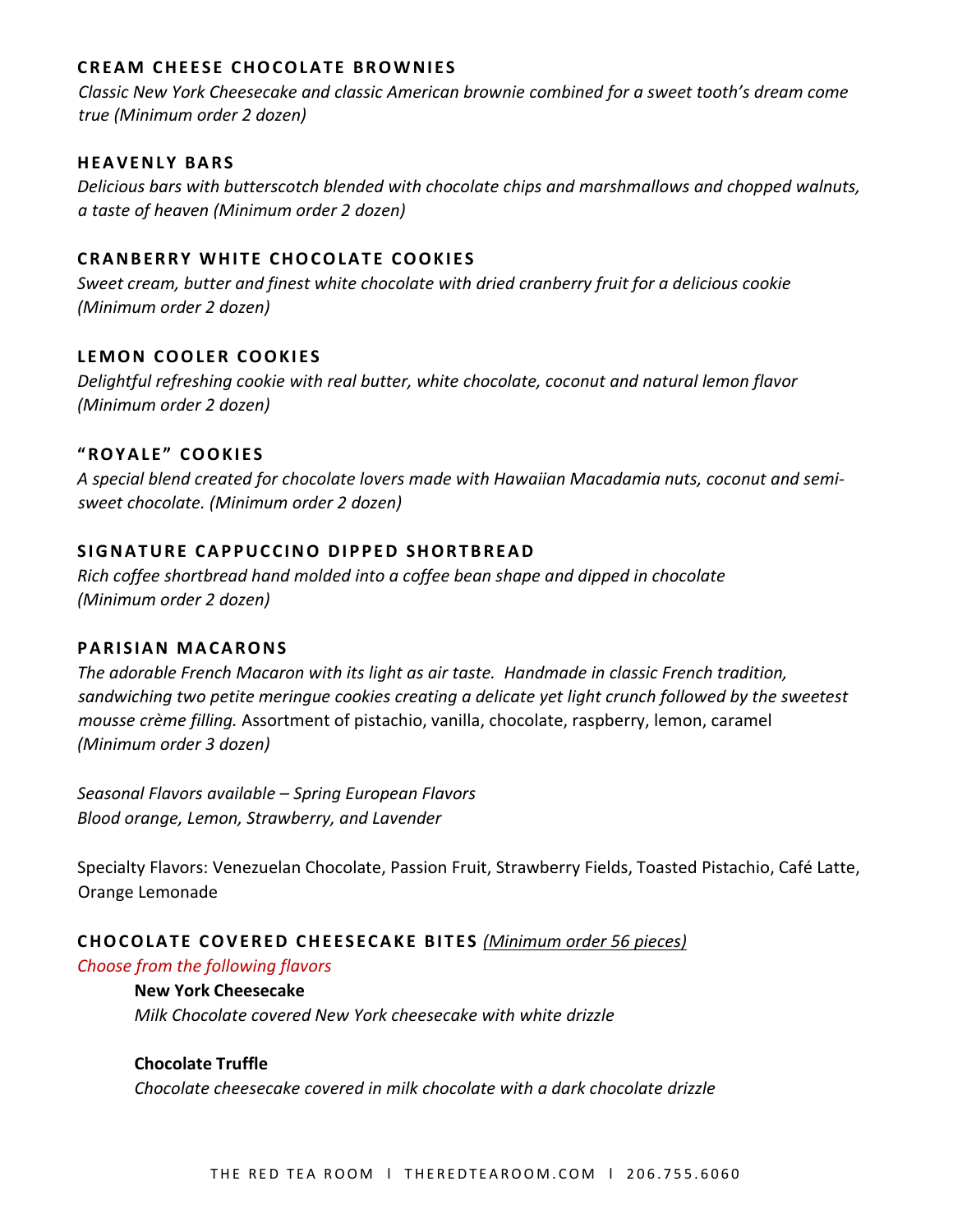*Specialty Gelato*  **LEMON RIPIENO** *(frozen item) Refreshing lemon sorbetto served in the natural fruit shell (Minimum order 2 dozen)* 

# **COCONUT RIPIENO** *(frozen item)*

*Creamy coconut sorbetto served in the natural fruit shell (Minimum order 2 dozen)* 

#### **COPPA SPAGNOLA** *(frozen item)*

*Vanilla and Amerena cherry gelato swirled together topped with real Amerena cherries*

#### **COPPA PISTACHIO** *(frozen item)*

*Custard gelato swirled with chocolate and pistachio gelato topped with praline pistachios*

#### **COPPA STRAWBERRIES AND CARAMEL** *(frozen item)*

*Fior di latte gelato swirled with caramel, almond crunch and wild strawberries, topped with slivered almonds* (Minimum order 6)

**W H O L E C A K E S** 

#### **NEW YORK CHEESECAKE** (14 servings)

*Classic smooth New York Cheesecake served with fresh strawberries, rich and delicious* 

#### **CHOCOLATE GANACHE CHEESECAKE** (16 servings)

*New York Cheesecake topped with a generous and rich layer of chocolate ganache over a chocolate sponge cake base* 

#### **MONTEROSA CHEESECAKE** (12 servings)

*A creamy mix of mascarpone and ricotta cheese, divided by a delicate layer of sponge caked topped with wild strawberries*

#### **PISTACHIO CHEESECAKE** (16 servings)

*Creamy pistachio cheesecake filled with pistachio pieces, topped with a light pistachio mousse and sprinkled with pistachio, on a cookie crumb base*

#### **MIDNIGHT TRUFFLE CHOCOLATE CAKE** (14 servings)

*Rich and moist chocolate cake brushed with Grand Marnier syrup and layered with chocolate ganache and enrobed with a dark chocolate glaze* 

#### **CHOCOLATE HAZELNUT WHOLE TORTE** (14 servings)

*Hazelnut shortbread crust and dense chocolate cake studded with Oregon hazelnuts, topped with white and dark chocolate mousse*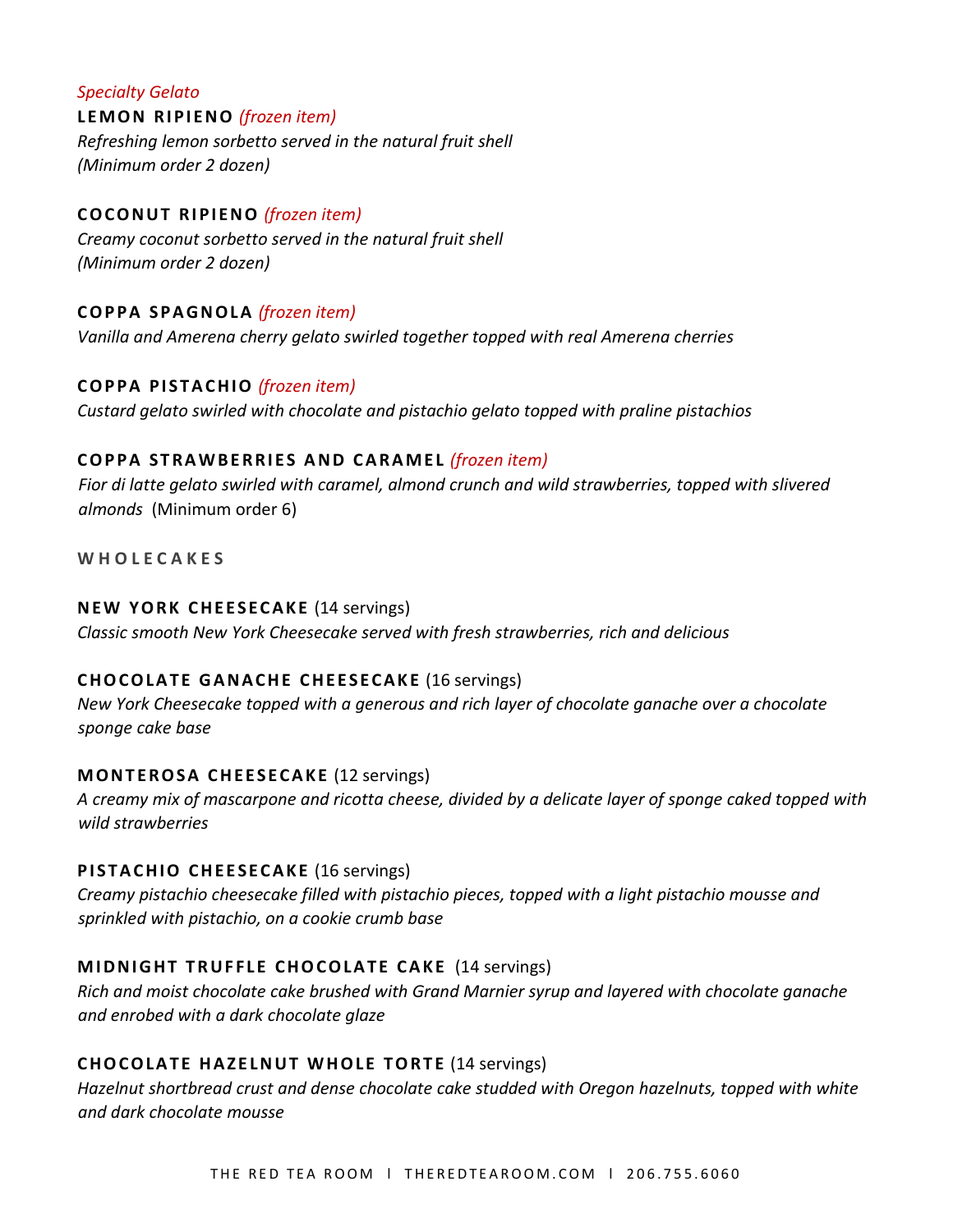# **CHOCOLATE TEMPTATION CAKE** (12 servings)

*Chocolate cake made with Ecuador's cocoa seeds filled with chocolate and hazelnut cream and hazelnut crunch between two layers of cocoa sponge cake and covered with chocolate glaze* 

# **TRIO CHOCOLATE MOUSSE CAKE (12 servings)**

*White and dark chocolate mousse on a sponge base, coated with chocolate topped with white chocolate shavings*

# **CAPPUCCINO CAKE** (12 serving)

*Alternating layers of espresso drenched with chocolate sponge cake and coffee cream, decorated with cocoa powder*

# **CIOCCALATO E LAMPONI** (Chocolate and Raspberries) (12 servings)

*Layers of chocolate sponge cake, chocolate cream and raspberry sauce finished with whole raspberries, made with cocoa nibs from the Dominican Republic*

# **SALTED CARAMEL VANILLA CRUNCH CAKE (14 servings)**

*Light, buttery vanilla -flecked cake with waves of caramel cake and layered with salted caramel crunch and a creamy custard layer*

# **FRANGOLINE** (12 servings)

*Shortcrust pastry base filled with Chantilly cream, a layer of sponge cake and topped with glazed wild strawberries*

# **MANGO MOUSSE CAKE** (12 servings)

*Mango mousse on a sponge base, decorated with juicy mango chunks and glaze*

# **COCONUT LEMON CAKE** (14 servings)

*Moist and buttery coconut cake layered with zesty lemon custard and frosted with cream cheese filling* 

# **FRESH FRUIT WHOLE TART 7"** ( 6-8 servings) (Seasonal Spring and Summer)

*Creamy vanilla custard in a buttery shell topped with a mix of fresh fruit and berries* 

# **STRAWBERRY TART 7"** (6-8 servings) (Seasonal Spring and Summer)

*Buttery tart shell filled with a vanilla pastry cream and topped with fresh strawberries and an apricot glaze* 

# **RASPBERRY LIMONCELLO CAKE** (16 servings)

*Layers of limoncello soaked sponge cake filled with lemon cream and raspberry marmalade, decorated with raspberry miroir and white chocolate piping* 

# **TIRAMISU CAKE** (14 servings)

*Traditional Italian treat of coffee and rum infused sponge cake layered with creamy mascarpone and Topped with dark chocolate ganache and a dusting of cocoa powder*